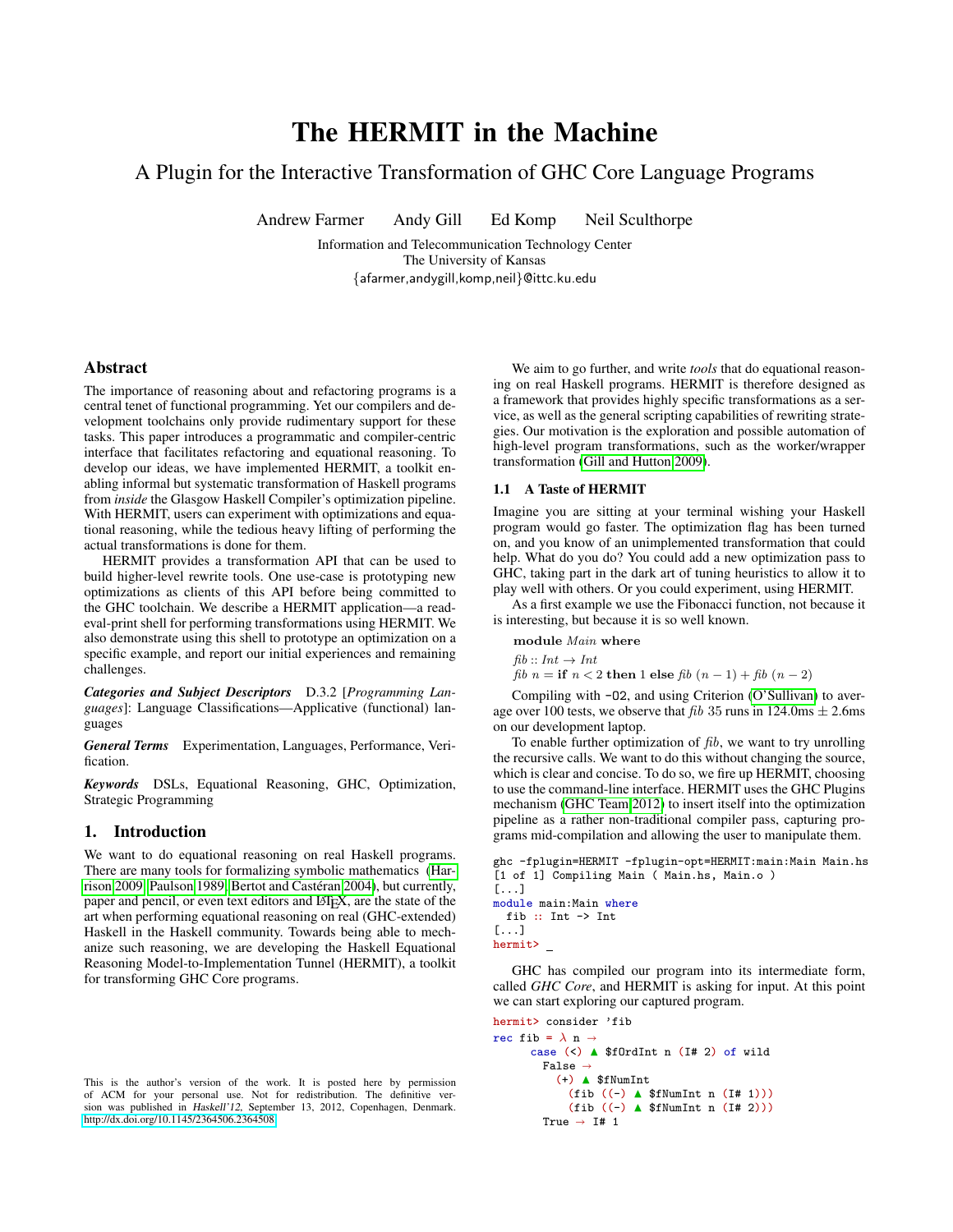

<span id="page-1-0"></span>Figure 1. The HERMIT architecture.

The consider command moves the focus onto the specified function, and displays the function's abstract syntax. This is HER-MIT's "compact" pretty printer for GHC Core. Core programs necessarily contain a substantial amount of information, and in this render engine HERMIT uses ▲ as a placeholder for type arguments. Notice that we refer to a Haskell syntactical name using the Template Haskell convention of prefixing with a tick.

Next we want to unroll  $f$ **i**b, to see if this improves performance. Specifically, we want to inline all calls to fib (but nothing else) in a bottom-up manner. HERMIT uses strategic programming as its basis, so we build our command using two HERMIT strategies.

```
hermit> any-bu (inline 'fib)
rec fib = \lambda n \rightarrowcase (\le) A $f0rdInt n (I# 2) of wild
          False \rightarrow(+) A $fNumInt
                 ((\lambda n)^2)case (\le) A $f0rdInt n (I# 2) of wild
                        False \rightarrow(+) A $fNumInt
                              (fib ((-) \blacktriangle $fNumInt n (I# 1)))
                        (fib ((-) \triangle $fNumInt n (I# 2)))<br>True \rightarrow T# 1)
                     True \rightarrow I# 1)<br>((-) \blacktriangle $fNumInt n (I# 1)))
                 ((\lambda \ n \rightarrowcase (\langle) A $f0rdInt n (I# 2) of wild
                        False \rightarrow(+) A $fNumber(fib ((-) \triangle $fNumInt n (I# 1)))
                              (fib ((-) \triangle $fNumInt n (I# 2)))
                        True \rightarrow I# 1)
                    ((-) \blacktriangle $fNumInt n (I# 2)))True \rightarrow I# 1
```
Each inner instance of fib has been replaced with its definition, effectively unrolling fib. There are many more simplifications that can be done, such as  $\beta$ -reduction, but GHC is good at this. For now, we just want to test this version; so we type resume and GHC resumes compiling our program.

Now we time this new version. Again, taking the average over 100 tests using Criterion, we observe that the post-HERMIT fib 35 runs in about  $76.7 \text{ms} \pm 3.6 \text{ms}$ . We have modified GHC's internal representation of our program mid-compilation, improving it such that the resulting program runs measurably faster. Furthermore, we did not need to alter the original program to do so.

#### 1.2 HERMIT Architecture and Contributions

HERMIT is a Haskell framework that provides tool support for transforming GHC Core programs. Using HERMIT, we intend to build tools for interactively performing equational reasoning, scripting equational reasoning, and, in general, constructing program-level equivalences via transformation. Figure [1](#page-1-0) gives a pictorial representation of the principal HERMIT components. Referring to Figure [1:](#page-1-0)

- (1) HERMIT is connected to GHC via the recently implemented GHC Plugins architecture. (§[2](#page-2-0))
- (2) Our underlying rewrite engine is called KURE. We have considerably reworked this library since [Gill](#page-11-6) [\(2009\)](#page-11-6), with much of the development being driven by the needs of HERMIT. (§[3](#page-2-1))
- (3) Using KURE, we have defined a complete set of congruence combinators specifically for the GHC Core syntax. (§[3](#page-5-0).2.4)
- (4) There are numerous primitive transformations over Core, using KURE, or tunneling into GHC's existing rewrite capabilities. These transformations form the bulk of the HERMIT API. (§[4](#page-6-0))
- (5) To manage rewrites, we have a HERMIT kernel, which operates as an actor on the HERMIT users' behalf, applying KURE rewrites and transformations, and recording everything in a virtual abstract syntax tree store. (§[5](#page-7-0).1)
- ([6](#page-7-2)) HERMIT has a read-eval-print loop (REPL) shell.  $(\$5.2, 6)$  $(\$5.2, 6)$  $(\$5.2, 6)$
- (7) HERMIT also has a web-server interface. (§[5](#page-7-3))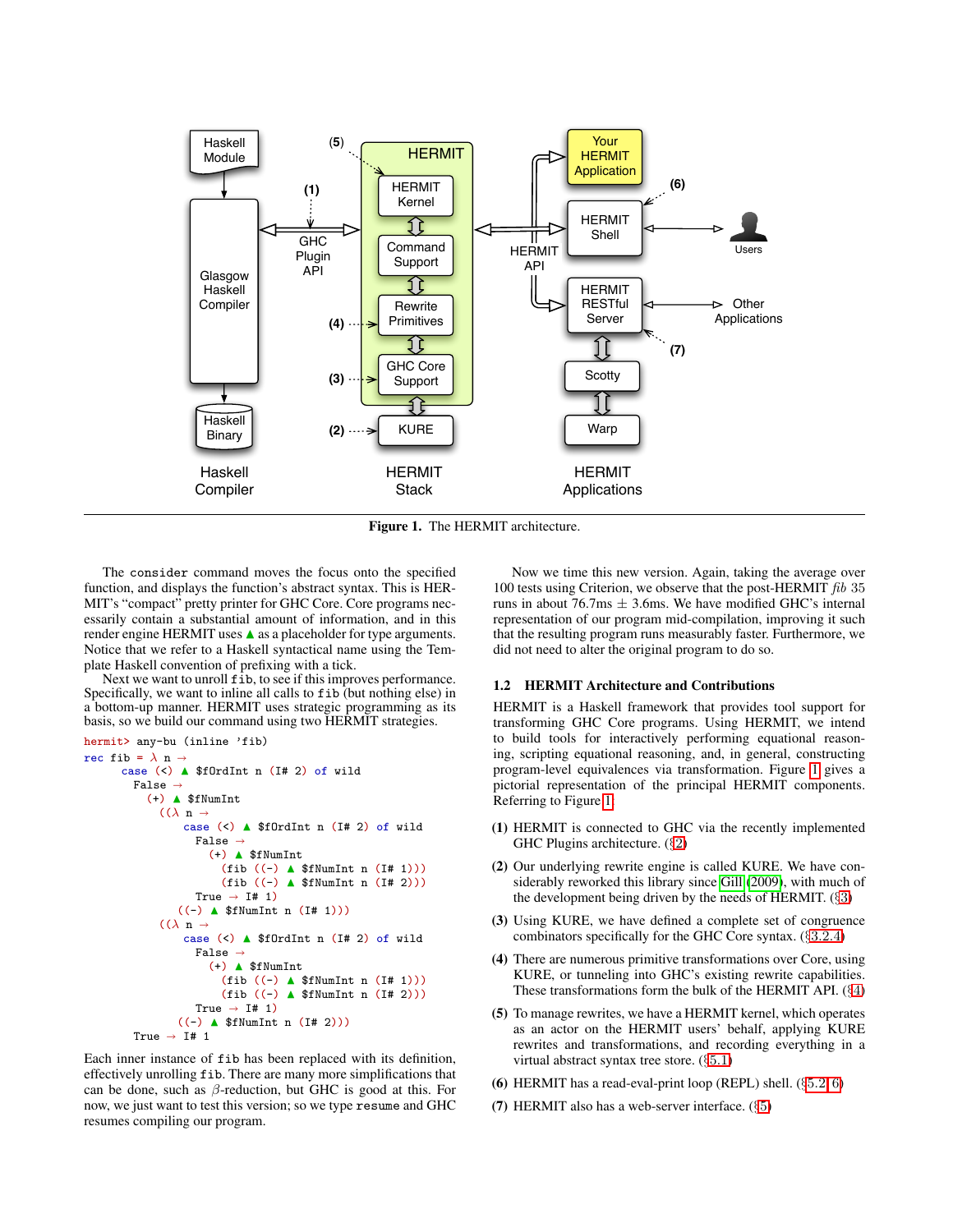This paper makes the following contributions:

- An improved design and implementation of the KURE strategicprogramming library. New features include the use of lenses for navigation, a more reliable identity-detection mechanism based on a new family of traversal combinators, and better integration with existing Haskell infrastructure by making transformations instances of well-known type classes. (§[3](#page-2-1))
- The first large case study of the GHC Plugins capability. HER-MIT is designed from the ground up to be a server architecture that provides access to the GHC internals.  $(\S4)$  $(\S4)$  $(\S4)$
- A case study of using the HERMIT shell to implement the worker/wrapper reverse example [\(Gill and Hutton 2009\)](#page-11-3). (§[6](#page-7-2))

# <span id="page-2-0"></span>2. HERMIT: A GHC Plugin

The Glasgow Haskell Compiler (GHC) recently added support for plug-and-play optimization passes [\(GHC Team 2012\)](#page-11-5). HERMIT uses this mechanism to provide a highly customizable transformation system for GHC's internal intermediate language, *GHC Core*. GHC Core is an implementation of System  $F_C^{\dagger}$  [\(Sulzmann et al.](#page-11-7) [2007;](#page-11-7) [Weirich et al. 2011a;](#page-11-8) [Yorgey et al. 2012;](#page-11-9) [Vytiniotis et al.](#page-11-10) [2012\)](#page-11-10), which is the well-understood System F [\(Pierce 2002\)](#page-11-11) extended with let-binding, constructors, and support for type coercions via proofs of type equality. In System  $F_C^{\dagger}$  , types are explicitly passed as arguments, but never returned.

Figure [2](#page-2-2) gives the Haskell syntax for GHC Core, presented using some inlined type synonyms for clarity. Notice that the key type, CoreExpr, is quite small (only 10 constructors). A module, captured inside ModGuts, is (among other things) an ordered list of bindings. Bindings come in two types: single non-recursive bindings, and groups of mutually recursive bindings.

GHC accepts a plugin as a  $ModGuts \rightarrow CoreM$   $ModGuts$ function, and HERMIT provides such a function. Choosing to have HERMIT transform GHC Core, rather than some other representation, was a significant design decision. Other similar systems have made different choices; for example, HaRe [\(Brown 2008;](#page-11-12) [Li and](#page-11-13) [Thompson 2008\)](#page-11-13) operates directly on Haskell syntax.

There are two major advantages to HERMIT's approach. First, GHC Core is a small language, having stripped away all of Haskell's syntactic sugar. This makes it much easier to work with, as there are fewer cases to consider. Second, HERMIT inserts itself inside the GHC optimization pipeline, allowing transformations to be intermixed with GHC's optimization passes, as desired. However, the primary disadvantage is that we cannot output Haskell source code.

Using ideas from strategic programming, we have built a set of abstractions for providing functions that operate over GHC Core. This is the subject of the next section.

# <span id="page-2-1"></span>3. Strategic Rewriting

When modifying a data structure, it can be easy to express the change you want to make, but tedious to route that change through the structure to the point at which you want to make it. Languages such as Haskell support polymorphic *combinators* (higherorder functions) to help with this. For example, map automates the traversal of a list, saving the programmer from having to explicitly encode a recursive traversal for every function she wishes to apply to every element in a list. However, while Haskell provides a rich set of traversal combinators for standard data types, userdefined data types lack this support. A programmer can define a set of traversals for each data type, but this is time consuming. Ideally, we want a single set of generic traversals that can be used on *any* user-defined data type.

data  $ModGuts = ModGuts \{ \dots [CoreBind], \dots \}$ 

|                                                      | $data \; CoreBind = \textsf{NonRec} \; Id \; CoreExpr$ |  |
|------------------------------------------------------|--------------------------------------------------------|--|
|                                                      | Rec $[(Id, CoreExpr)]$                                 |  |
| $det_{\alpha}$ $C_{\alpha}$ $E_{\alpha}$ $=$ $VarId$ |                                                        |  |

| data $CoreExpr = Var Id$                         |
|--------------------------------------------------|
| Lit Literal                                      |
| App CoreExpr CoreExpr                            |
| Lam Id CoreExpr                                  |
| Let CoreBind CoreExpr                            |
| Case $CoreExpr$ Id Type $[CoreAlt]$              |
| Cast CoreExpr Coercion                           |
| Tick ( <i>Tickish Id</i> ) CoreExpr              |
| Type $Type$                                      |
| Coercion Coercion                                |
| <b>type</b> $CoreAlt = (AltCon,  Id , CoreExpr)$ |
| $data\text{ }AltCon = DataAlt\text{ }DataCon$    |
| LitAlt Literal                                   |
| DEFAULT                                          |
|                                                  |

<span id="page-2-2"></span>

This is a well-studied problem, and a variety of approaches have been proposed [\(Hinze 2000;](#page-11-14) Lämmel and Peyton Jones 2003, [2004;](#page-11-16) Löh 2004; [Visser 2005;](#page-11-18) [Rodriguez et al. 2008;](#page-11-19) [Yakushev](#page-11-20) [et al. 2009;](#page-11-20) Magalhães et al. 2010). This section describes one such approach to the problem: the Kansas University Rewrite Engine (KURE), a Haskell-embedded domain-specific language for strategic rewriting. The novel feature of KURE is the use of associated type synonyms [\(Kiselyov et al. 2010\)](#page-11-22) to allow strongly typed traversals over data structures containing nodes of different types.

An earlier version of KURE was presented by [Gill](#page-11-6) [\(2009\)](#page-11-6). Here we summarize the KURE basics, and describe the new features of our updated version.

#### <span id="page-2-3"></span>3.1 Strategic Programming and Stratego

KURE is based on *strategic programming* [\(Visser 2005\)](#page-11-18), a paradigm for expressing transformations and traversals of tree-structured data. Two key concepts are *transformation rules*, which are local rewrites on a node in the tree, and *transformation strategies*, which combine rules to make new rules [\(Visser 2004\)](#page-11-23). Transformation rules can either succeed or fail when applied to a node. Typically, a strategic programming language provides a selection of rules and strategies as primitives, a means of defining new primitive rewrites, and a means of defining new strategies and rules in terms of existing strategies and rules.

As an example, we consider Stratego [\(Bravenboer et al. 2008\)](#page-11-24), the most widely used strategic rewrite system. Some representative rules and strategies are given by the following grammar:

 $S ::= id | fail | S ; S | S \leftarrow S | all (S)$ 

Briefly, the semantics of these primitives are:

- $\bullet$  *id* is the identity transformation that always succeeds;
- *fail* is the always failing transformation;
- $s_1$ ;  $s_2$  is sequencing of transformations (requiring both to succeed);
- $s_1 \leq s_2$  is a "catch" (apply  $s_1$ , and if it fails then apply  $s_2$ instead);
- all  $(s)$  applies s to all immediate child nodes (requiring all to succeed).

all is the most interesting, as it exploits the tree-structure of the data being transformed.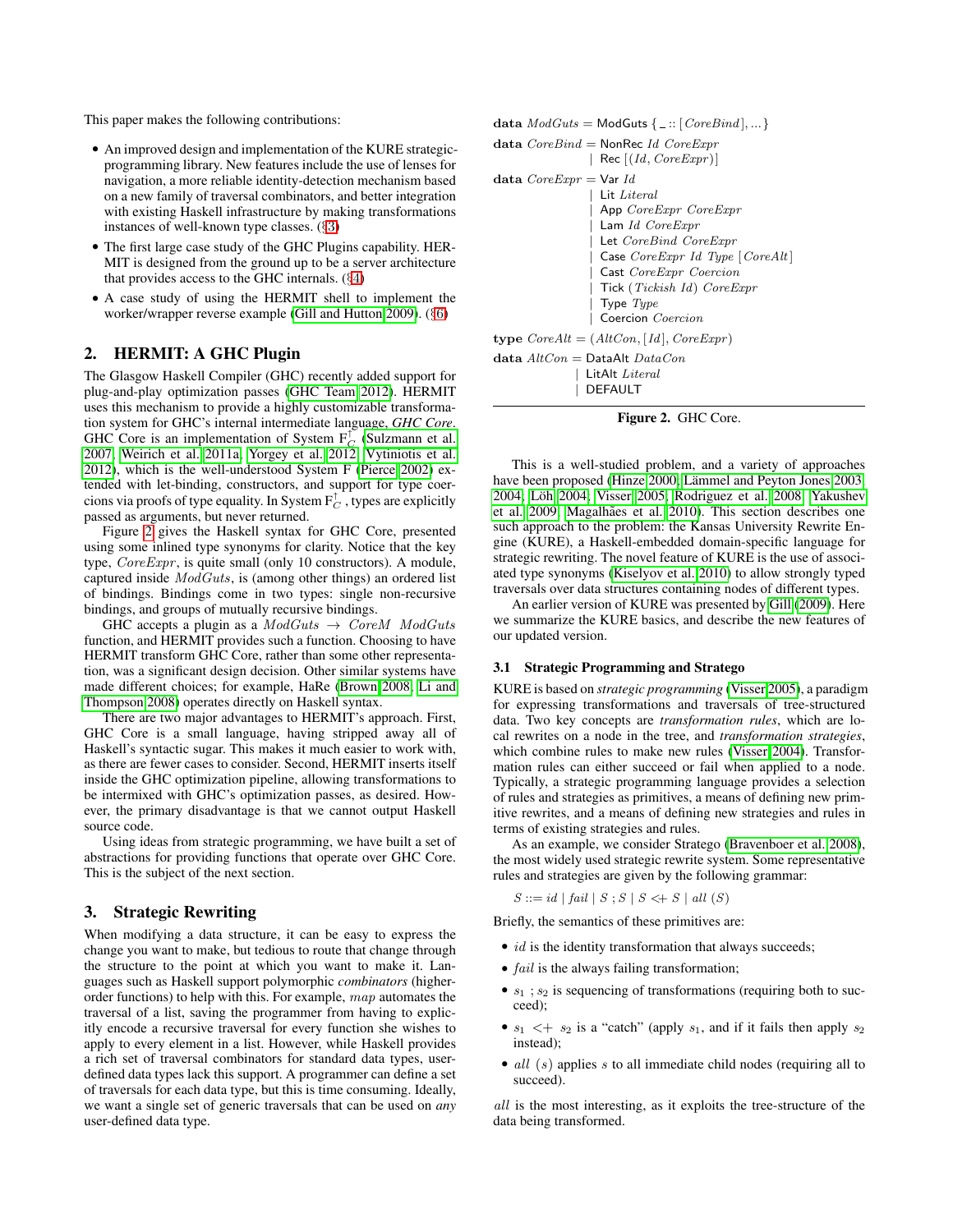Using these combinators, new strategies can be defined. A classic example is try, which catches a failed transformation with the identity transformation (and thus always succeeds):

 $try(s) = s \leq t \text{ id}$ 

As another example, the following strategies perform pre-order and post-order traversals (respectively), applying s to every node:

topdown  $(s) = s$ ; all  $(topdown(s))$ bottomup  $(s) = all (bottomup (s))$ ; s

#### <span id="page-3-0"></span>3.2 The KURE Transformation Library

KURE provides the transformations of Stratego as strongly typed Haskell combinators (Stratego is untyped). Much of the design of KURE is also inspired by StrategyLib (Lämmel and Visser 2002), another Haskell library for strategic programming. We overview the differences between the two systems in §[3](#page-6-1).3.

The design of KURE emerged from the requirements that there should be:

- a common traversal mechanism for both applying rewrites to the tree and extracting information from the tree;
- support for maintaining a context while traversing the tree;
- support for working in an arbitrary monad.

A common traversal mechanism is useful as the same combinators can be used for both tasks, cutting down the number of combinators that KURE needs to provide, and that a user has to learn.

Maintaining a context allows transformations to depend on information from elsewhere in the tree. In HERMIT, the context is the set of bindings in scope (and a few other things that won't be used in this paper):

data  $Context =$  Context (Map Id HermitBinding)...

Having access to this context allows some transformations (inlining, for example) to be performed locally that would otherwise need to traverse the tree to locate this information.

Having KURE support an arbitrary monad gives transformations access to any required external operations, such as fresh name generation. For example, HERMIT uses the CoreM monad provided by GHC Plugins, combined with an error monad:

newtype  $HermitM$   $a =$  HermitM (CoreM (Either String a))

These requirements lead to the following data type, which forms the basis of KURE:

data *Translate c m a b* = Translate {  $apply :: c \rightarrow a \rightarrow m b$  }

The four type parameters are: the context, the underlying monad, the node to be transformed, and the result. Allowing the result type to differ from the node type allows a transformation to project arbitrary information from a node. Rewriting a node is just the special case when the result is a node of the same type. Indeed, KURE provides a type synonym specifically for that case:

type  $Rewrite\ c\ m\ a = Translate\ c\ m\ a\ a$ 

Typically, a KURE user will define synonyms for Translate and Rewrite specialized to their context and monad. For example, HERMIT defines the following synonyms:

type TranslateH  $a b = Translate$  Context HermitM  $a b$ type  $RewriteH$   $a = TranslateH$   $a$   $a$ 

The KURE library exposes two primitive functions for building primitive transformations, with rewrite just being a synonym for translate at the more specialized type:

translate  $:(c \rightarrow a \rightarrow m b) \rightarrow Translate\ c\ m\ a\ b$  $translate =$ Translate rewrite  $:(c \rightarrow a \rightarrow m a) \rightarrow Rewrite\ c\ m\ a$  $rewrite = translate$ 

These functions are KURE's method of allowing the user to define custom transformation rules. For example, an inlining rewrite for GHC Core could be written like so:

```
inline :: RewriteH CoreExpr
inline = rewrite \lambda c e \rightarrow \text{case } e \text{ of }Var v \rightarrow \textbf{case} inlinable v c of
                  Right e' \rightarrow return e'Left msg \rightarrow fail msq
           \rightarrow fail "inline failed: not a variable"
```
We omit the details of the *inlinable* function, which simply looks up a variable in a context to determine if it is defined and is safe to inline at this location (without name clashes).

#### <span id="page-3-1"></span>3.2.1 Transformation Combinators

In KURE, transformation strategies are just combinators operating over the Translate data type. KURE's approach to providing strategies is to make Translate an instance of well-known structures such as *Monad* and *Arrow*, and then any monadic or arrow combinator gives rise to a strategy. To be able to catch failures at the Translate level, the underlying monad is required to support a catch operation, which is expressed by the following type class:

class Monad  $m \Rightarrow Monad Catch$  m where

 $( $\rightarrow$  :: m a \rightarrow m a \rightarrow m a$ 

KURE then derives Functor, Applicative, Monad, MonadCatch, Category, Arrow and ArrowApply instances for the Translate type parametrized on that monad.

We omit the definitions as they are standard: the *Monad* family of instances equates to applying the Reader monad transformer to the underlying monad, and the Arrow family of instances equate to applying the Reader arrow transformer to the Kleisli arrow induced by the underlying monad. KURE also derives a Monoid instance for *Translate* whenever the result type forms a *Monoid*.

Amongst the many combinators these instances provide, the following correspond to the Stratego primitives (where id is from the Category type class):

$$
\begin{array}{ll}\n\text{id} & :: \textit{Rewrite } c \textit{ m} \textit{ a} \\
\text{fail} & :: \textit{String} \rightarrow \textit{Translate } c \textit{ m} \textit{ a} \textit{ b} \\
(\ggg) & :: \textit{Translate } c \textit{ m} \textit{ a} \textit{ b} \rightarrow \textit{Translate } c \textit{ m} \textit{ b} \textit{ d} \rightarrow \\
& \textit{Translate } c \textit{ m} \textit{ a} \textit{ b} \rightarrow \textit{Translate } c \textit{ m} \textit{ a} \textit{ b} \rightarrow \\
& \textit{Translate } c \textit{ m} \textit{ a} \textit{ b}\n\end{array}
$$

For clarity, all combinators in this section are presented with their types specialized to Translate, but in the KURE library they are generalized to arbitrary monads and arrows. We also omit the MonadCatch class constraint as it is common to all of the combinators described.

Defining new combinators is as straightforward as in Stratego, for example:

$$
tryR :: Rewrite\ c\ m\ a \rightarrow Rewrite\ c\ m\ a
$$

$$
tryR\ r = r \ll +\ id
$$

Experience with HERMIT has shown that when defining new transformations it is sometimes more convenient to work at the level of the Translate monad, and sometimes more convenient to work at the level of the underlying monad. By generalizing KURE's library of combinators to work on any monad, they are available at both levels (as opposed to needing two sets of combinators). Additionally, having access to do notation at the Translate level has proved useful; in particular, the invocation of *fail* on a pattern match failure enables a concise coding style. For example, a rewrite that floats a local let-binding to the top level,

$$
v = (\text{let } w = ew \text{ in } ev)
$$
  
...  

$$
w = ew
$$
  

$$
v = ev
$$
  
...  
...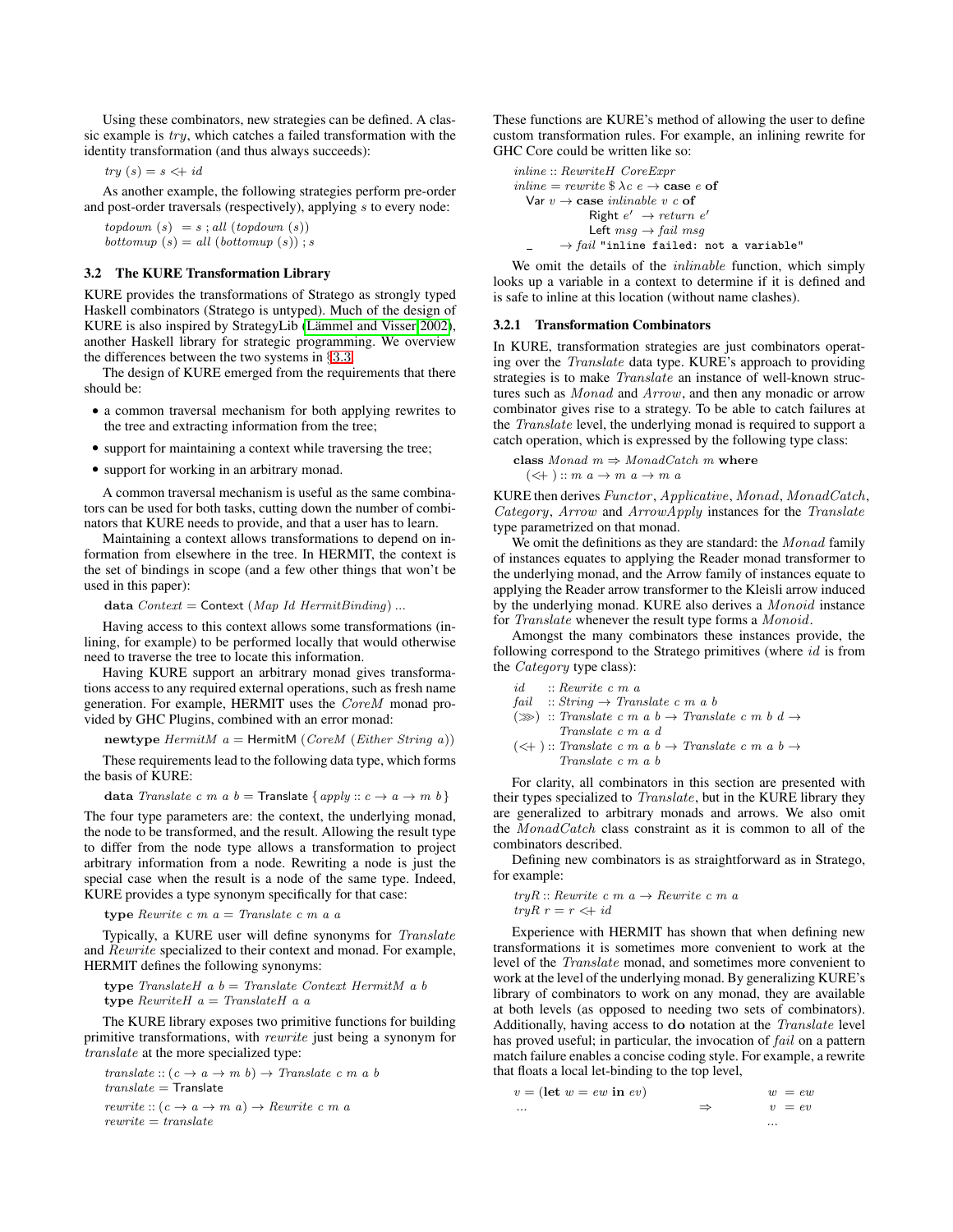can be expressed succinctly as follows:

letFloatLetTop :: RewriteH CoreProgram  $letFloatLetTop =$ do NonRec v (Let (NonRec w ew) ev) : bds  $\leftarrow id$ return (NonRec  $w$  ew : NonRec  $v$  ev : bds)

The use of existing Haskell structures is one of the key improvements over the previous version of KURE, which did not make Translate an instance of these classes. One reason for this was that the previous KURE had an identity-detection mechanism whereby identity rewrites could be caught using various combinators [\(Gill 2009\)](#page-11-6). This is useful when building larger rewrites, as we often want to detect not only whether a rewrite was applicable, but whether it actually changed anything. However, the mechanism violated the arrow laws, and thus prevented an arrow instance. It was also rather fragile, relying on the programmer to correctly use a combinator called transparently to mark identity-preserving uses of rewrite and translate.

The new version of KURE opts for a simpler approach. It supports an (optional) convention whereby rewrites that do not modify the term should fail (although there are exceptions, such as id and  $tryR$ , for when the user does not wish to follow this convention). It is then possible to define recursive rewrites that continue until a fixed point is reached. For example, the repeatR strategy repeatedly applies a rewrite until it fails, returning the result before the failure:

 $repeatR :: Rewrite\ c\ m\ a \rightarrow Rewrite\ c\ m\ a$ repeatR  $r = r \gg r \nu R$  (repeatR r)

In keeping with the convention, it requires at least one rewrite to succeed, else it fails overall.

To support this convention further, KURE provides a variant sequencing operator that succeeds if *either* rewrite succeeds, with each rewrite defaulting to an identity rewrite in the case of failure:

 $(\gg\gtrdot\gg)$  :: Rewrite c m a  $\rightarrow$  Rewrite c m a  $\rightarrow$  Rewrite c m a

This differs from  $tryR r_1 \gg y R r_2$ , which will always succeed. As examples of the ease of constructing new strategies in this setting, we define two combinators that sequence a list of rewrites:

 $orR :: [Rewrite\ c\ m\ a] \rightarrow Rewrite\ c\ m\ a$  $orR = foldr \ (\Longrightarrow>) \ (fail \ "orR \ failed")$ andR :: [Rewrite c m a]  $\rightarrow$  Rewrite c m a and $R = f$ oldr  $(\ggg)$  id

They differ in that  $orR$  succeeds if at least one rewrite succeeds, whereas andR succeeds only if all the rewrites succeed.

#### 3.2.2 Lenses

Another feature new in this version of KURE is the use of *lenses* [\(Foster et al. 2007\)](#page-11-26). In our (specialized) setting, a lens is a tool for directing a transformation to a specific descendant node. For example, given a Lens from a node of type a to a descendant node of type b, KURE provides combinators that allow us to apply a Rewrite or Translate to that descendant:

```
focusR :: Lens~c~m~a~b \rightarrow Rewrite~c~m~b \rightarrow Rewrite~c~m~afocusT :: Lens\ c\ m\ a\ b \rightarrow Translate\ c\ m\ b\ r\rightarrow Translate c m a r
```
Note that  $focusR$  is *not* a synonym for  $focusT$ , as the two have different semantics: *focusR* rewrites the descendant node, maintaining the structure of the rest of the tree; whereas  $f \circ c \circ u \circ T$ transforms the descendant node into a result value, discarding the rest of the tree.

We implement Lens as a subtype of Translate:

type Lens c m a  $b = Translate$  c m a  $((c, b), (b \rightarrow m a))$ 

That is, as a translation from a term of type  $a$  to a triple: a term of type  $b$ , the context for that term, and a monadic function that converts a term of type  $b$  back to a term of type  $a$ . The focus combinators can now be defined as follows:

focusR l r = rewrite \$ λc a → do ((c 0 , b), k) ← apply l c a apply r c<sup>0</sup> b >>= k focusT l t = translate \$ λc a → do ((c 0 , b), ) ← apply l c a apply t c<sup>0</sup> b

#### <span id="page-4-0"></span>3.2.3 Tree Traversals

Notably absent from the discussion of KURE thus far have been traversal combinators such as Stratego's all strategy. This is because defining such combinators in a strongly typed setting is nontrivial. Consider, the argument rewrite to all should operate on all children of a node, which may have distinct types from each other and the parent, and the result should be a rewrite that operates on the parent. So what type should it have? A type:

all $R$  :: Rewrite c m a  $\rightarrow$  Rewrite c m a

would only work on children of the *same type* as the parent. Whereas a type:

all $R$  :: Rewrite c m a  $\rightarrow$  Rewrite c m b

does not relate  $a$  and  $b$  at all, and so  $allR$  cannot use the argument rewrite in any meaningful way. (Except in a language that provides runtime type comparisons, which is the approach taken by [Dolstra](#page-11-27) [\(2001\)](#page-11-27).) A detailed discussion of this problem and the development of a solution can be found in [Gill](#page-11-6) [\(2009\)](#page-11-6). Here, we just summarize the solution.

For each node that the KURE user wishes to traverse (henceforth referred to as *traversable nodes*), she is required to define a so-called "generic" data type that is the sum type of all traversable descendant nodes. Often, as is the case of HERMIT, a single data type is the generic type for all traversable nodes. For example, the sum type for GHC Core (Figure [2\)](#page-2-2) is:

| $\mathtt{data}~Core=$ ModGutsCore $ModGuts$ |           |
|---------------------------------------------|-----------|
| BindCore                                    | CoreBind  |
| $ $ ExprCore                                | CoreError |
| AltCore                                     | CoreAlt   |

KURE provides a type class Node, with an associated type function [\(Kiselyov et al. 2010\)](#page-11-22) Generic that specifies the corresponding sum type. This type function is constrained to be idempotent (the sum type must itself be an instance of Node, and be its own Generic), and there must be an injective function (and a corresponding retraction) between a node and its sum type. The class also has a function to count the number of traversable children.

class Generic a∼Generic (Generic a)  $\Rightarrow$  Node a where

type Generic a :: ∗ inject  $\therefore a \rightarrow \text{Generic } a$ retract :: Generic  $a \rightarrow Maybe\ a$  $numChildren :: a \rightarrow Int$ 

Using inject and retract, KURE provides a number of combinators that lift (and lower) translations and rewrites to (and from) the sum type (see Figure [3\)](#page-5-1). Notice that a failing retraction causes the entire translation to fail.

The KURE user is required to define instances of Node for each traversable node in her data type, but this is straightforward. For example, the instances for CoreBind are:

instance Node CoreBind where type  $\text{Generic Core}$   $\text{Core}$   $\text{Bin}$  =  $\text{Core}$  $\text{inject}$   $=$  BindCore  $retract$  (BindCore  $bnd$ ) = Just  $bnd$  $retract =$   $Nothing$  $numChildren$  (NonRec  $\_$ ) = 1  $numChildren$  (Rec defs) = length defs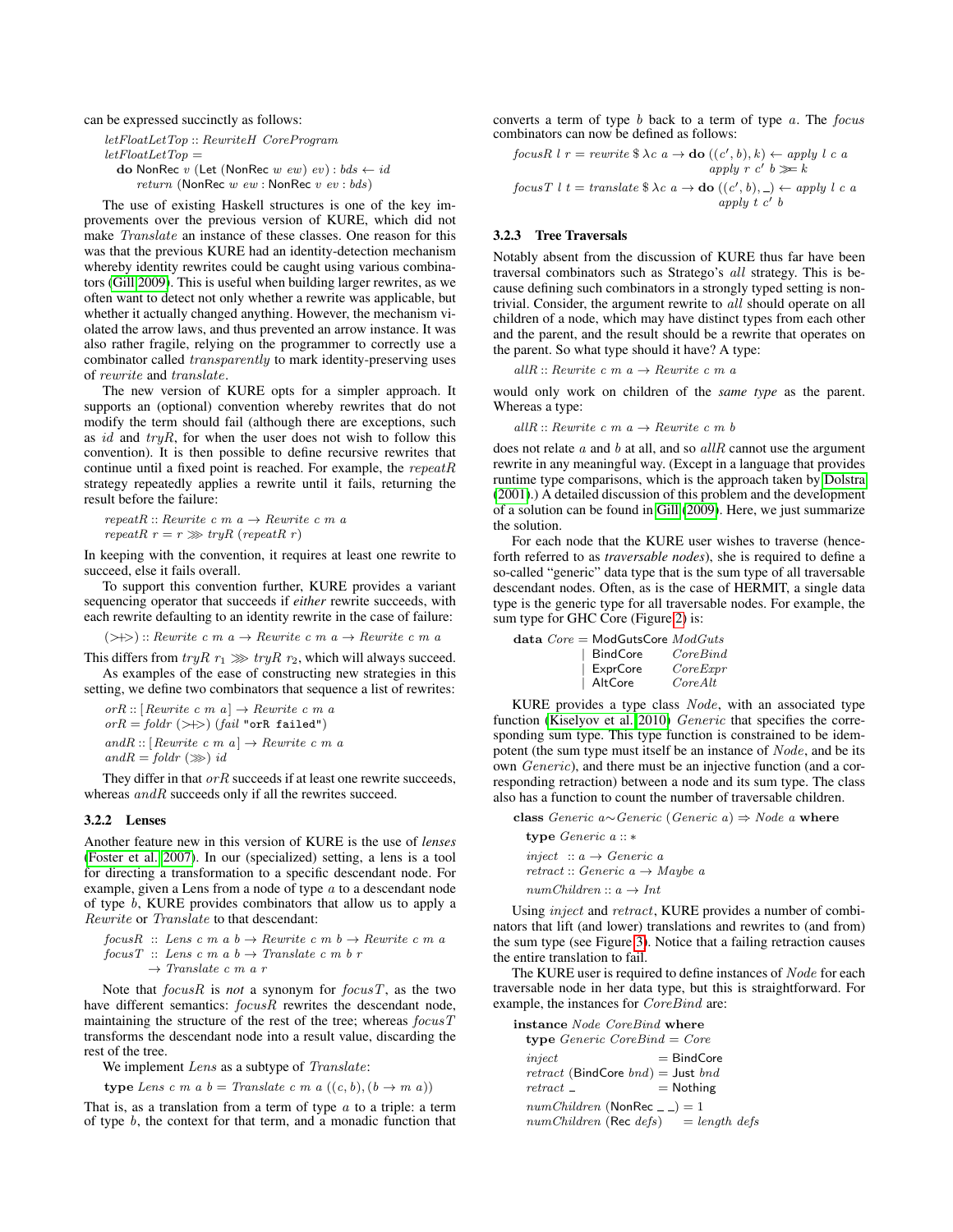$injectT :: Node a \Rightarrow Translate \ c \ m \ a \ (Generic \ a)$  $injectT = arr\ inject$ retractT :: Node  $a \Rightarrow$  Translate c m (Generic a) a  $retractT = translate (\lambda \rightarrow maybe (fail \dots) return \circ retract)$ extract  $T$  :: Node  $a \Rightarrow$ Translate c m (Generic a)  $b \rightarrow$  Translate c m a b  $extractT t = injectT \gg t$  $promoteT :: Node \ a \Rightarrow$ Translate c m a  $b \rightarrow$  Translate c m (Generic a) b promote  $T t = retract T \gg t$  $extractR :: Node a \Rightarrow Rewrite c m (Generic a) \rightarrow Rewrite c m a$ extractR  $r = inject T \gg r \gg retract T$ promoteR :: Node  $a \Rightarrow$  Rewrite c m  $a \rightarrow$  Rewrite c m (Generic a) promoteR  $r = retractT \gg r \gg injectT$ 

<span id="page-5-1"></span>Figure 3. Lifting and lowering combinators.

We can now give a sensible type signature to allR:

allR :: Node  $a \Rightarrow$  Rewrite c m (Generic a)  $\rightarrow$  Rewrite c m a

That is, given a rewrite that can be applied to any traversable descendant of a, then we have a rewrite over a.

We now have a type, but what about the definition? First we introduce another type class Walker, which contains a function that constructs a Lens to each traversable child (indexed by an  $Int$ ):

class Node  $a \Rightarrow$  Walker c m a where  $childL: Int \rightarrow Lens\ c\ m\ a\ (Generic\ a)$ 

The KURE user is required to provide this instance for each traversable node. Definitions of childL are often quite verbose, but fit a standard pattern. Unfortunately they cannot be generated automatically, as the user must specify how to update the context. However, KURE does provide a family of combinators to facilitate writing these instances.

Using childL, it is possible to define allR. Therefore, KURE provides allR as a Walker class method with a default definition (which can be overwritten in situations where that definition would be inefficient, such as when there is a list of children). The full definition of the Walker class, and some auxiliary functions, is shown in Figure [4.](#page-5-2) Notice that Walker provides a combinator  $anyR$ , which is similar to  $allR$  except that it succeeds if the rewrite succeeds on *any* child. Also notice the *allT* combinator, which applies a Translate to all children and combines the results in a monoid. A monoid is appropriate because we have an arbitrary number of results to combine together into a single value.

We can now define traversals such as topdown and bottomup from Stratego. KURE provides two variants of each strategy, depending on whether we want the rewrite to succeed *everywhere*, which is the behavior in Stratego, or merely *anywhere*, which is often more useful in the context of HERMIT.

```
alltdR r = r \gg allR (alltdR r)
anytdR r = r \gg \gganyR (anytdR r)
allbuR r = allR (allbuR r) \gg ranybuR r = anyR (anybuR r) \Rightarrow r
```
A related strategy is a variant of  $anytdR$  that prunes at each success (i.e. it does not descend below any node at which the rewrite succeeds):

prunetdR  $r = r \leftrightarrow anyR$  (prunetdR r)

As a final traversal example, the following strategy repeatedly applies a rewrite, starting with the innermost term and working outwards, until a fixed point is reached:

 $innermostR r = anyb uR (r \gg tryR (innermostR r))$ 

class Node  $a \Rightarrow$  Walker c m a where  $childL: Int \rightarrow Lens\ c\ m\ a\ (Generic\ a)$ allT :: Monoid b  $\Rightarrow$ Translate c m (Generic a)  $b \rightarrow$  Translate c m a b allT  $t =$ **do**  $n \leftarrow arr$  numChildren mconcat  $\lceil \text{child} T \, i \, t \mid i \leftarrow [0 \, . \, (n-1)] \rceil$ allR :: Rewrite c m (Generic a)  $\rightarrow$  Rewrite c m a allR  $r =$  do  $n \leftarrow arr \ numChildren$ andR  $[childR \, i \, r \mid i \leftarrow [0 \, . \, (n-1)]]$  $anyR::Rewrite\ c\ m\ (Generic\ a) \rightarrow Rewrite\ c\ m\ a$ anyR  $r =$  do  $n \leftarrow arr \ numChildren$ orR  $\lceil \text{childR} \, i \, r \rceil \, i \leftarrow [0 \, . \, (n-1)] \rceil$  $childT :: Walker\ c\ m\ a \Rightarrow$  $Int \to Translate\ c\ m\ (Generic\ a)\ b\to Translate\ c\ m\ a\ b$  $childT$   $n = focusT$  (child  $n)$ ) childR :: Walker c m a  $\Rightarrow$  $Int \to Rewrite\ c\ m\ (Generic\ a) \to Rewrite\ c\ m\ a$  $childR$   $n = focusR$   $(childL n)$ 

<span id="page-5-2"></span>Figure 4. The *Walker* class and interrelated functions.

#### <span id="page-5-0"></span>3.2.4 Congruence Combinators

When traversing a tree, the context has to be updated accordingly. What that context is, and how exactly it should be updated, depends on the data type being traversed and the transformations that the user wants to be able to define. However, updating the context explicitly in the definition of each traversal combinator and primitive transformation is repetitive and error prone. It is better to define for each node a general-purpose traversal combinator that handles the context update, and then define all other combinators that manipulate that node in terms of that combinator.

These are called *congruence combinators* [\(Visser 2004\)](#page-11-23), and we recommend the KURE user defines one for each constructor of each traversable node. This may seem like a lot of work, but our experience has been that there is a significant pay-off in the simplicity with which subsequent transformations can be defined.

More concretely, a congruence combinator builds a translation over a node from translations to apply to that node's traversable children and a function to combine the results of those translations with the leaves of the node. For example, the congruence combinator for the Lam constructor of CoreExpr is as follows:

$$
lamT :: TranslateH \; CoreExpr \; a \rightarrow (Id \rightarrow a \rightarrow b) \rightarrow
$$
\n
$$
TranslateH \; CoreExpr \; b
$$
\n
$$
lamT \; t \; f = translate \; \$ \; \lambda c \; e \rightarrow \textbf{case} \; e \; \textbf{of}
$$
\n
$$
lam \; b \; e_1 \rightarrow f \; b \; \textbf{&\$>} \; apply \; t \; (addLamBind \; b \; c \; @ @ \; 0) \; e_1
$$
\n
$$
- \rightarrow fail \text{ "no match for Lam"}
$$

We won't discuss the details of the context update done by  $addLamBind$ ; the important point is that the translation is applied to the child expression *in an updated context*.

Another, simpler, example is the congruence combinator for Var, which has zero traversable children:

 $varT$  ::  $(Id \rightarrow b) \rightarrow TranslateH$  CoreExpr b  $varT f = translate \$   $\lambda e \rightarrow \textbf{case} \ e \ \textbf{of}$ Var  $n \rightarrow return (f \; n)$  $\rightarrow$  fail "no match for Var"

Congruence combinators are used to define the Walker instance for *CoreExpr*, as demonstrated in the following fragment:

**instance** Walker Context HermitM CoreExpr where

$$
allT t = varT (\lambda_{-} \rightarrow mempty)
$$
  

$$
\iff lamT (extractT t) (\lambda_{-} b \rightarrow b)
$$
  

$$
\iff appT (extractT t) (extractT t) mapend
$$
  

$$
\iff ...
$$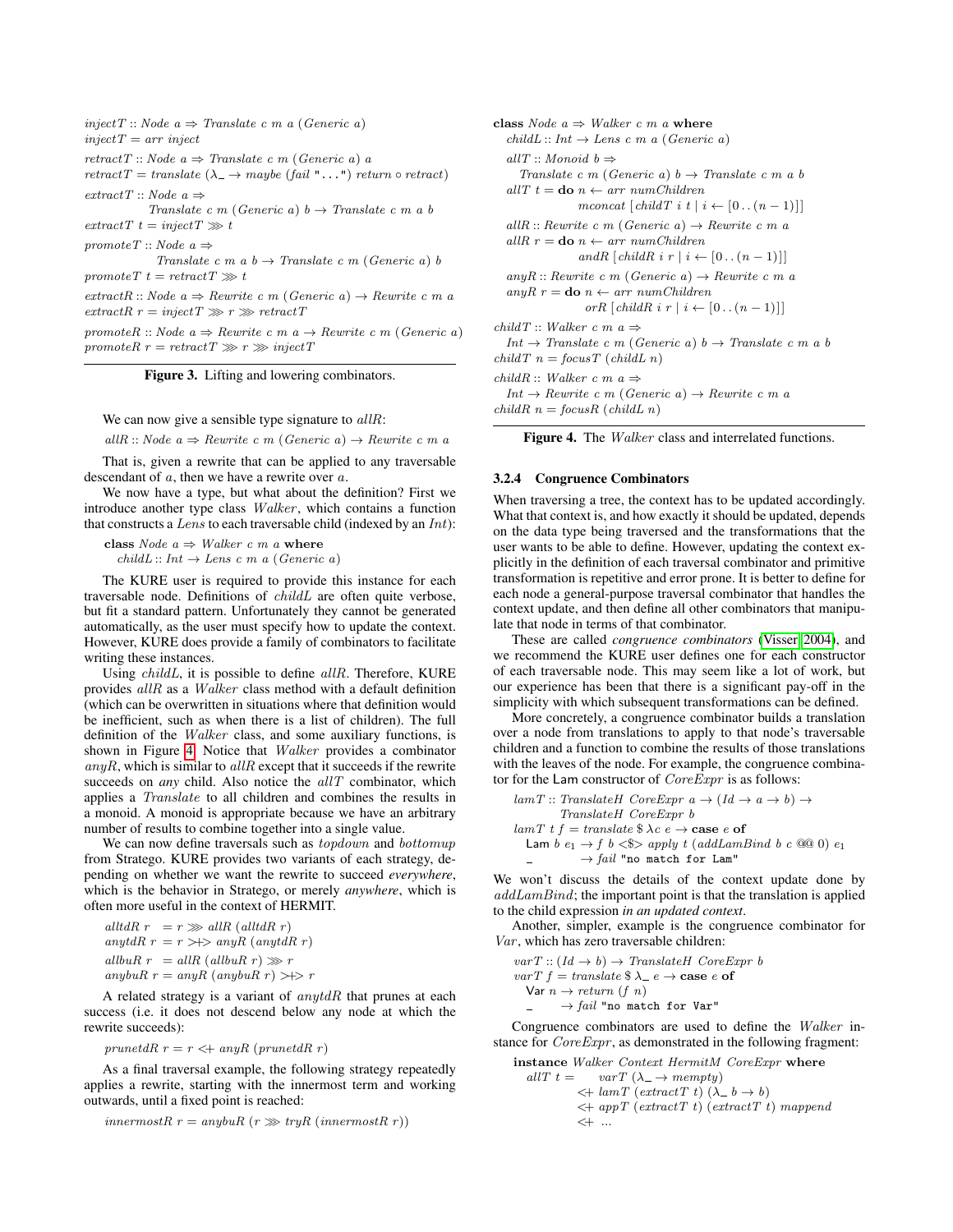$$
allR r = \n \begin{aligned}\n &varT \text{ Var} \\
 &\iff \n \text{Lam} \text{T} \text{ (extract } R r) \text{ Lam} \\
 &\iff \text{app } \text{T} \text{ (extract } R r) \text{ (extract } R r) \text{ App} \\
 &\iff \n \dots\n \end{aligned}
$$

The same approach is taken for defining  $anyR$  and  $childL$ , though the definitions are more involved and so omitted here.

#### <span id="page-6-1"></span>3.3 Comparison with StrategyLib

The key difference between StrategyLib and KURE is that KURE uses associated types to assign a type to transformations that are applied to the children of a node, whereas StrategyLib effectively fixes all transformations to operate on the generic type. Thus combinators in StrategyLib have no type parameter for the type to be operated on, and hence giving a type signature to combinators such as all is trivial.

StrategyLib also differs in that rewrites (named *TP*) are not subtypes of translations (named *TU*). This means that StrategyLib has two versions of most unary combinators, and potentially many versions for combinators that combine multiple transformations. Additionally, the restriction of TUs to operate over the generic type means that it is not possible to sequence two TUs; only two TPs, or a TP and a TU.

StrategyLib offers two implementations for the TP and TU types. The first is based on a universal representation of algebraic data types, which serves as the generic data type. The user is required to define conversion functions to and from that data type (via a type class). Applying a TP then involves translating the tree to that universal data type, performing the TP, and then translating back again. This is inefficient, particularly if only a small portion of the tree will be modified.

The second implementation encodes transformations as *rank-2 polymorphic* functions. This implementation does not suffer from the inefficient conversions of the universal representation approach, but has the significant drawback that it is necessary to know the data types to be transformed before the TP and TU types can be defined. That is, they only work for a set of pre-determined data types, they cannot be used on arbitrary structures. See Lämmel and [Visser](#page-11-25) [\(2002\)](#page-11-25) for details.

### <span id="page-6-0"></span>4. Primitive Transformations

HERMIT provides a number of primitive operations on GHC Core as KURE transformations, including basic lambda calculus manipulations such as  $\beta$ -reduction and  $\eta$ -expansion, as well as the local transformations described in [Santos](#page-11-28) [\(1995\)](#page-11-28). The rule which floats a let binding from an application is one such transformation:

$$
f
$$
 (let  $v = e_1$  in  $e_2$ )  $\Rightarrow$  let  $v = e_1$  in  $f$   $e_2$ 

Many low-level manipulations such as these are done by GHC before the HERMIT plugin is run. Indeed, this can make testing them on real (simple) Haskell code difficult. However, providing them in HERMIT serves two purposes. They are building blocks for larger transformation strategies, and they *enable* subsequent transformations. For example, depending on the context of the application node, this transformation may enable further let-floating.

Congruence combinators (§[3](#page-5-0).2.4) can be used to concisely implement rewrites such as the one above:

```
freeVarsT :: TranslateH CoreExpr [Var ]
letVarsT :: TranslateH CoreExpr [Var]alphaLet :: RewriteH CoreExpr
letFloatArg :: RewriteH CoreExpr
letFloatArg =do vs \leftarrow appT freeVarsT letVarsT intersect
                    appT
                       id
                       (if null vs then id else alphaLet)
                       (\lambda f \text{ (Let }bnds \text{ } e) \rightarrow \text{Let }bnds \text{ (App f } e))
```
We omit the definitions of free VarsT, let VarsT and alphaLet, which collect the free variables in an expression, collect the variables bound by a let expression, and  $\alpha$ -convert any variables bound by a let expression to globally fresh names, respectively. The first line of  $letFloatArg$  uses the congruence combinator  $appT$  to transform the expression App  $f$  (Let bnds  $e$ ) into the intersection of the free variables in  $f$  and the variables bound in  $bnds$ . If these lists intersect, the let expression will be  $\alpha$ -converted to avoid variable capture before building the result.

The *primitive* transformations in HERMIT adhere to the following conventions:

- Primitive rewrites either modify a term or fail, they never succeed with an identity transformation. This makes it viable to use traversal strategies such as innermostR.
- For primitive rewrites, no traversal is performed. As an example, the rewrite *inline* (§[3](#page-3-0).2) only operates on Var nodes (which are replaced by looking them up in the context). By applying a traversal/focus strategy, such as  $anybuR$ , to *inline*, we get a more traditional notion of inlining.
- The type of the rewrite is as specific as possible. Above,  $letFloatArg$  rewrites  $CoreExpr$ , rather than  $Core$ . Lifting is done by KURE combinators when necessary (see Figure [3\)](#page-5-1).

Whenever possible, primitive rewrites are lifted versions of the underlying GHC functions for manipulating Core. Care is taken to maintain the above behaviors, when they make sense. (Clearly, a substitution rewrite that does no traversal is incorrect.) In this manner, we implement substitution, free variable collection, and a de-shadowing pass, among others.

We have come to a deep appreciation of GHC's Core Lint pass [\(Peyton Jones and Santos 1998\)](#page-11-29), which has caught unintended variable capture and other type errors numerous times in the process of writing these primitive transformations. We are especially wary of modifying types, and thankfully can rely extensively on GHCprovided functions on the occasions where we cannot avoid doing so.

#### 4.1 Tags

Primitive transformations are categorized by tags, which are used internally to build higher-level rewrite strategies, and externally to organize them for presentation to the user. These tags denote properties of the transformation. Using a rewrite generator called  $metaCmd$  and a small tag predicate language, one can quickly build a higher-level rewrite from the HERMIT dictionary. This is used to implement the  $bash<sup>1</sup>$  $bash<sup>1</sup>$  $bash<sup>1</sup>$  rewrite, which iteratively applies a group of rewrites until no more changes are made.

```
metaCmd :: TagPredicte a \Rightarrowa \rightarrow([RewriteH Core] \rightarrow RewriteH Core) \rightarrowRewriteH Core
bash :: RewriteH Core
bash = metaCmd (Local .& Eval) (innermostR \circ orR)
```
The definition of bash finds all the rewrites which are tagged as both Local and Eval. Local means that no traversal is performed, and so the rewrite should be fairly efficient to apply. Eval means that the rewrite performs a step of computation that reduces the term, such that repeated application of Eval rewrites will eventually terminate. The matching rewrites are then combined with  $\sigma rR$ (§[3](#page-3-1).2.1), producing a single rewrite that tries each one and succeeds if any of them succeed. This rewrite is then run using the *innermostR* traversal strategy  $(\S3.2.3)$  $(\S3.2.3)$  $(\S3.2.3)$ .

<span id="page-6-2"></span><sup>&</sup>lt;sup>1</sup> The name *bash* is borrowed from the PVS System [\(Owre et al. 1992\)](#page-11-30).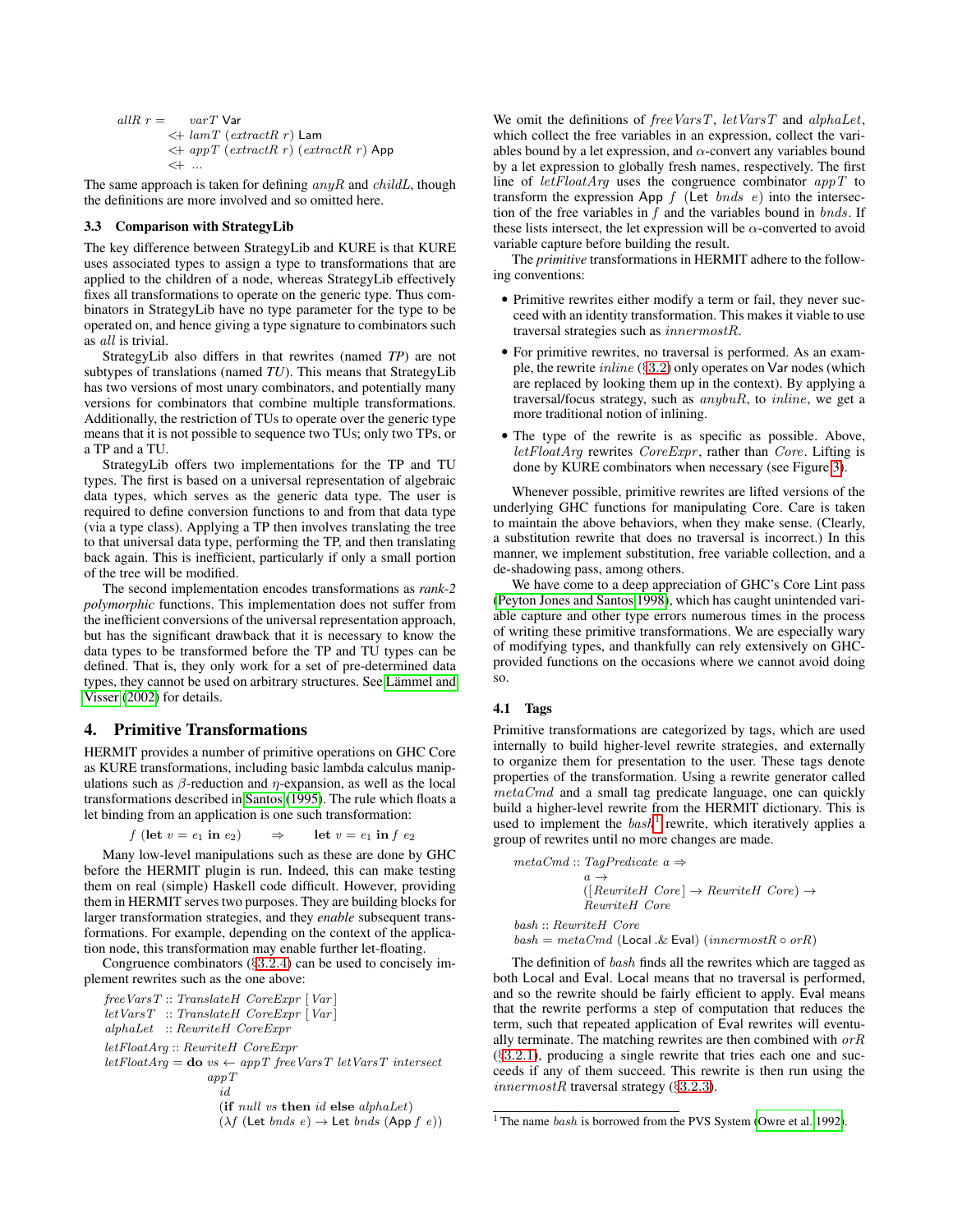# 4.2 RULES

A key HERMIT command is unfold-rule, which constructs a rewrite from a named GHC RULES pragma [\(Peyton Jones et al.](#page-11-31) [2001\)](#page-11-31). As an example, consider this simple Haskell program. Using unfold-rule, we rewrite foo to remove the unnecessary append:

module Main where

 $\{-#$  RULES "app\_nil"  $\forall xs \cdot xs + [ ] = xs + \}$  $foo = [1] + [$ 

hermit> consider 'foo foo = (++)  $\triangle$  ((:)  $\triangle$  (\_integer 1) ([]  $\triangle$ )) ([]  $\triangle$ ) hermit> any-bu (unfold-rule app\_nil) foo = (:)  $\triangle$  (\_\_integer 1) ([]  $\triangle$ )

This facility allows HERMIT users to specify domain-specific rewrites *inside* the modules they are rewriting, using Haskell syntax. RULES pragmas are type checked, but otherwise provide no guarantees as to the correctness of the rewrite—correctness is the user's responsibility. Haskell library authors already make use of RULES for domain-specific optimizations, but determining whether they are applied as expected is a significant challenge. The unfold-rule command provides a way for these library authors to explore rule definitions. Additionally, all of these rewrites are now available to HERMIT users for free.

# <span id="page-7-3"></span>5. Interfaces to HERMIT

To allow the user to interactively apply transformations to their programs during GHC compilation, HERMIT provides several interfaces at different levels of abstraction. The lowest-level interface is the HERMIT kernel, an intentionally small API of idempotent operations that is designed to support higher-level interfaces or fully automated clients. The kernel interface is directly reflected as a RESTful web service over the ubiquitous HTTP protocol, in order to support the construction of rich cross-platform user interfaces. Also building on the kernel API is the HERMIT shell, which implements additional capabilities in order to offer a familiar interactive REPL. We now overview the kernel interface and the capabilities of the shell.

#### <span id="page-7-0"></span>5.1 Kernel

The HERMIT kernel is an agent that accepts requests to apply transformations to the syntax of individual modules. It ties together KURE and the GHC Plugins sub-system.

Specifically, the kernel provides the following operations, wrapped up as named fields in a record called Kernel:

```
newtype AST = AST Int
```

| $\mathtt{data}$ $Kernel=$ Kernel |                    |                                                                                              |                       |  |
|----------------------------------|--------------------|----------------------------------------------------------------------------------------------|-----------------------|--|
|                                  |                    | $\{applyK :: AST \rightarrow RewriteH \; Core \rightarrow IOAST\}$                           |                       |  |
|                                  |                    | $, query K :: \forall \alpha$ . AST $\rightarrow$ Translate H Core $a \rightarrow IO \alpha$ |                       |  |
|                                  | deleteK :: AST     |                                                                                              | $\rightarrow$ IO ()   |  |
| , listK ::                       |                    |                                                                                              | $IO$ [AST]            |  |
|                                  | $resumeK ::$ $AST$ |                                                                                              | $\rightarrow$ IO ()   |  |
| , abortK ::                      |                    |                                                                                              | $\rightarrow$ IO () } |  |

- $AST$  is a handle to a specific version of a module's  $ModGuts$ .
- $applyK$  applies a rewrite to the specified  $AST$  and returns the handle to the resulting AST.
- queryK applies a translation to the specified  $AST$  returning the resulting value.
- deleteK deletes the internal record of a specific  $AST$ .
- *listK* lists all  $ASTs$  tracked by the kernel.
- $\bullet$  resumeK halts the kernel and returns control to GHC, which compiles the specified AST.

 $\bullet$  abortK halts the kernel and exits GHC without compiling.

This API intentionally leaves the responsibility of tracking the relationship between ASTs to the client, reflecting a filesystem style of thinking. Some user interfaces, such as the REPL, are linear in nature, generally using the most recent AST. An agent which performs a search of the transformation space by speculatively applying rewrites in parallel might maintain a tree of ASTs.

Kernel clients are defined using  $hermitKernel$ , which accepts client functionality as an IO function over the kernel and the initial AST handle, and generates a GHC Plugins pass.

 $hermitKernel :: (Kernel \rightarrow AST \rightarrow IO())$  $\rightarrow ModGuts \rightarrow CoreM\ ModGuts$ 

The client function runs in its own thread. When the kernel receives a resumeK command, it kills this thread and returns the ModGuts of the chosen AST to GHC for compilation.

#### <span id="page-7-1"></span>5.2 Shell

The HERMIT shell builds on the kernel to offer a REPL interface with a rich feature set. Currently, this is the primary user interface.

- The shell interprets a monomorphic but dynamically-typed dictionary of expression language commands and makes the appropriate kernel API calls.
- KURE combinators are reflected as shell commands, with the same typing discipline.
- The shell additionally maintains a focused expression and works over the most recent AST by default, providing the ability to navigate intuitively.
- There are a number of pretty printers for abstract syntax, and renderers for different output formats, including HTML, Unicode, and L<sup>AT</sup>FX.
- Previously applied transformations can be undone or replayed. This replay tree of transformations can be branched, as well as saved to and loaded from a file.
- There is a rudimentary, automatically generated, help system, comparable to UNIX man.

In the next section, we use the shell interface to perform a derivation using HERMIT.

# <span id="page-7-2"></span>6. Case Study: Optimizing reverse

As our case study, we perform the derivation of the efficient version of reverse, as given in [Gill and Hutton](#page-11-3) [\(2009\)](#page-11-3), using equational reasoning. The objective is to get a feel for how feasible these transformations are inside the HERMIT system, as well as to illustrate the HERMIT shell on a larger example.

The formula behind this worker/wrapper derivation is as follows:

- 1. Transform a recursive function to explicitly use the fixed-point combinator.
- 2. Use the worker/wrapper transformation, after checking the preconditions.
- 3. Simplify to expose the underlying representation-changing functions.
- 4. Move these representation changers to allow fusion. This fusion produces the improvement; everything else is meant to enable this.
- 5. Simplify and remove the use of the explicit fixed point.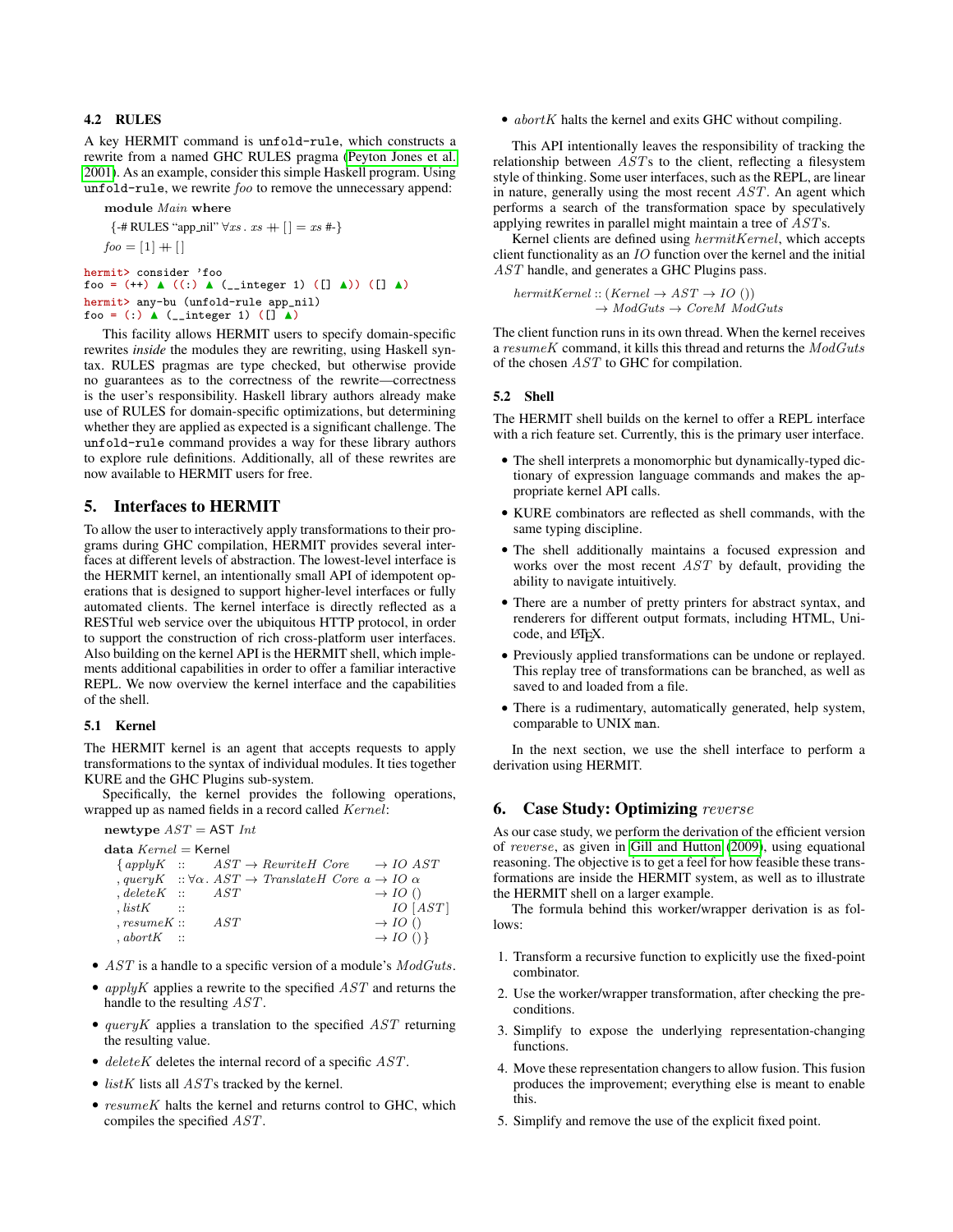| beta-reduce    | $(\lambda v \rightarrow e_1) e_2$         | $\Rightarrow$ let $v = e_2$ in $e_1$                               |
|----------------|-------------------------------------------|--------------------------------------------------------------------|
|                | $(\case\ e\ of)$                          | case e of                                                          |
|                | $a_1 \rightarrow e_1$                     | $a_1 \rightarrow e_1 e'$                                           |
| case-float-app | $a_2 \rightarrow e_2$                     | $\Rightarrow$ $a_2 \rightarrow e_2 e'$                             |
|                | .                                         |                                                                    |
|                | $a_n \rightarrow e_n$ ) e'                | $a_n \rightarrow e_n e'$                                           |
| eta-expand ys  | $\epsilon$                                | $\Rightarrow \lambda ys \rightarrow e ys$                          |
| fix-intro      | $rec f = body$                            | $\Rightarrow$ f = fix ( $\lambda f \rightarrow body$ )             |
| let-float-arg  |                                           | f (let $v = e_1$ in $e_2$ ) $\Rightarrow$ let $v = e_1$ in f $e_2$ |
|                | <b>let</b> $v_1 =$ <b>let</b> $v_2 = e_2$ | $\det v_2 = e_2$                                                   |
| let-float-let  | in $e_1$                                  | $\Rightarrow$ in let $v_1 = e_1$                                   |
|                | in e                                      | $\mathbf{in}$ $e$                                                  |
| let-intro work | $\epsilon$                                | $\Rightarrow$ let work = e in work                                 |
| let-subst      | let $v = e_1$ in $e_2$                    | $\Rightarrow e_2$ [e <sub>1</sub> / v]                             |

<span id="page-8-0"></span>Table 1. Rewrites used, directly or indirectly, in case study.

#### 6.1 Transforming reverse in the HERMIT Shell

We start with the quadratic version of *reverse* (quadratic because it calls append, which is  $O(n)$ , for each element of the list).

rev  $\begin{array}{cc} \text{rev} & \cdots & \text{rel} [a] \rightarrow [a] \text{rev} & \text{rel} \end{array}$  $= [] \label{eq:1}$  $rev(x:xs) = rev xs + [x]$ 

Loading this in HERMIT, we get the more verbose System  $F_C^{\dagger}$ output:

```
hermit> consider 'rev
rev = \lambda \ge \rightarrowlet rec rev = \lambda ds \rightarrowcase ds of wild
                    [] \rightarrow [] \triangle(:) x xs \rightarrow(++) (rev xs) ((:) \wedge x ([] \wedge))
  in rev
```
We can see that there is an outer rev, whose right-hand side is a type lambda. This is capturing as a type argument the type of the list elements, with  $\triangleright$  denoting the type argument (in this pretty printer). The inner recursive definition of rev is what we wish to transform. We decide that, for space and presentation reasons, we are going to turn off the rendering of type expressions. Note that this is purely an observational projection issue; the types are maintained internally. As navigation commands refer to the underlying syntax tree, typically one would operate with the symbols in place.

```
hermit> set-pp-expr-type Omit
rev = \lambda \rightarrowlet rec rev = \lambda ds \rightarrowcase ds of wild
                  [] \rightarrow [](:) x xs \rightarrow (++) (rev xs) ((:) x [])
  in rev
```
We focus on the inner definition, deciding to convert it to use  $fix$ , by first moving into the right-hand side of the outer  $rev$  with the shell navigation command down. We then use consider to jump to the inner  $rev$ , where we introduce the  $fix$ . Tables [1](#page-8-0) and [2](#page-8-1) list all the rewrites used in this example.

```
hermit> down ; consider 'rev ; fix-intro
rev =
  fix (\lambda rev ds \rightarrowcase ds of wild
       [] \rightarrow [](:) x xs \rightarrow (++) (rev xs) ((:) x []))
```
We are now focused on what was the inner rev, and we want to apply the worker/wrapper rule. This step requires introducing the

|                              |                                       | append $\forall x \; xs \; ys. (x : xs) + ys$     |               | $\Rightarrow x:(xs + ys)$                          |
|------------------------------|---------------------------------------|---------------------------------------------------|---------------|----------------------------------------------------|
|                              | app_nil $\forall xs.$ $[$ $]$ $\# xs$ |                                                   | $\Rightarrow$ | xs                                                 |
|                              |                                       | fusion $\forall xs.$ repH $\circ$ absH $\circ xs$ | $\Rightarrow$ | xs                                                 |
| rep_app $\forall xs \; ys$ . |                                       |                                                   |               | $repH (xs + ys) \Rightarrow repH xs \circ repH ys$ |
| $w\overline{v}$              | $\forall work.$ fix work              |                                                   |               | $\Rightarrow$ wrap (fix (unwrap)                   |
|                              |                                       |                                                   |               | $\circ$ work                                       |
|                              |                                       |                                                   |               | $\circ$ wrap))                                     |
|                              |                                       |                                                   |               |                                                    |

<span id="page-8-1"></span>Table 2. GHC RULES used in case study;  $\dagger$  has precondition.

specific *wrap* and *unwrap* functions, as well as verifying a precondition (that wrap  $\circ$  unwrap  $\equiv id$ ). We omit the verification, which is a separate, straightforward derivation. Indeed, HERMIT, as a low-level rewrite API, provides no safety checks (other than typing), and we fully expect higher-level systems on top of HER-MIT to provide stronger safety properties. The HERMIT shell is a "superuser" shell.

The wrap and unwrap functions, in this case imported from a pre-compiled module, transform between a version of rev that returns a list and one that returns an H-list [\(Hughes 1986\)](#page-11-32). H-lists have a more efficient, constant time, append.

```
type H a = [a] \rightarrow [a]repH :: [a] \rightarrow H arepH xs = (xs + 1)absH :: H a \rightarrow [a]absH h = h []
unwrap :: ([a] \rightarrow [a]) \rightarrow ([a] \rightarrow H a)unwrap f = repH \circ fwrap :: ([a] \rightarrow H \ a) \rightarrow ([a] \rightarrow [a])wrap g = absH \circ g
```
To invoke the worker/wrapper rule (given in Table [2\)](#page-8-1) we use a command called unfold-rule. To direct the rule to the fix call site, we use the higher-order command prune-td:

hermit> prune-td (unfold-rule "ww")

```
rev =
  wrap
     (fix
         ((.) unwrap
             (.)
                (\lambda rev ds \rightarrowcase ds of wild
                      [] \rightarrow [](:) x xs \rightarrow (++) (rev xs) ((:) x []))
                wrap)))
```
Next, we want to inline and simplify the compose function. To give an idea of the options available to accomplish this, recall the primitive inline rewrite that simply replaces a value with its definition. A higher-level rewrite, unfold, calls inline, then performs  $\beta$ -reductions and (safe) let-inlining to clean up the result. This is typical of the suite of commands provided by HERMIT: focused commands that perform well-understood transformations are combined by higher-level combinators.

hermit> prune-td (unfold '.) ; prune-td (unfold '.)

```
rev =
  wrap
     (fix (\lambda x \rightarrowunwrap
            ((\lambda rev ds \rightarrowcase ds of wild
                    [] \rightarrow [](:) x xs \rightarrow (++) (rev xs) ((:) x []))
                (wrap x))))
```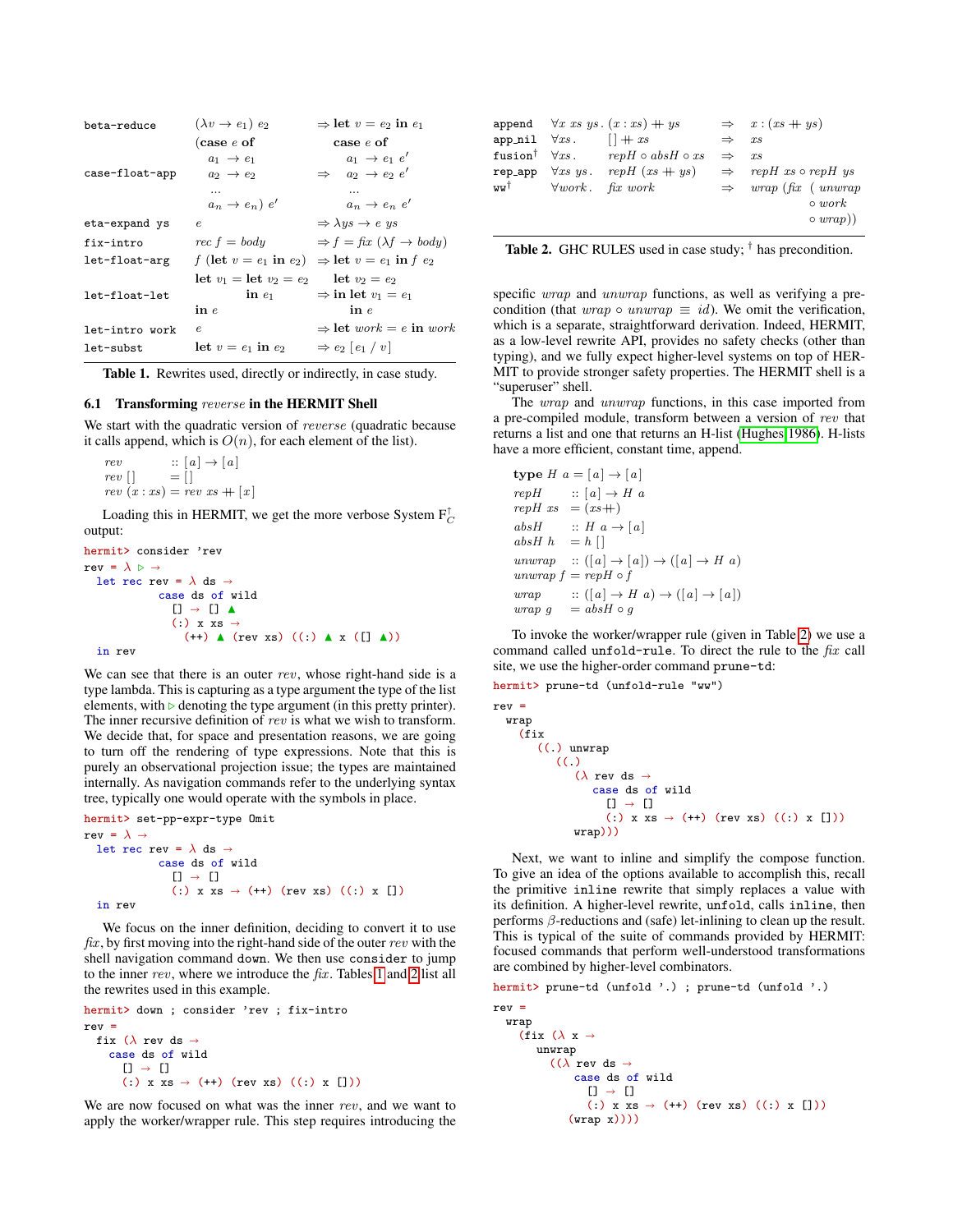Now we want to inline wrap and unwrap and simplify the result. This exposes our representation changing functions,  $repH$  and absH .

```
hermit> prune-td (unfold 'wrap)
hermit> prune-td (unfold 'wrap)
hermit> prune-td (unfold 'unwrap)
hermit> prune-td (unfold '.)
rev =
  (\lambda \ g \ x \rightarrow absH (g x))(fix (\lambda x \rightarrow(\lambda f x \rightarrow \text{repH } (f x))((\lambda \text{ rev ds} \rightarrowcase ds of wild
                    [] \rightarrow [](:) x xs \rightarrow (++) (rev xs) ((:) x []))
                ((\lambda \ g \ x \rightarrow absH (g x)) x))))
```
We need to do some more work to get the  $repH$  to where we want it—at the outermost location of our expression inside  $\beta x$ . To perform this cleanup, we use bash.

```
hermit> bash
rev =
  let g =fix (\lambda \times x \rightarrowrepH
                (case x of wild
                    [] \rightarrow [](:) x xs \rightarrow(++) (absH (x xs)) ((:) x [])))
  in \lambda x \rightarrow absH (g x)
```
This appears to have gone badly wrong. x is bound twice by a lambda, and this code does not seem as if it would even type check! The problem is an artifact of this specific pretty printer, which only shows the *human-readable* part of variable names; there is a hidden unique number that is used to distinguish binders, so the two xs are actually distinct to GHC. There is a fundamental tradeoff here between clarity and correctness of representation. We could change the pretty printer to display distinct names, but this is problematic for commands like consider, which would then have to be aware of this automatic aliasing.

Places where (pretty-printed) bindings shadow can be automatically detected, and we are working on a longer-term solution that will work something like the post-commit hooks provided by version control tools. For now, we provide an unshadow command, which can be called explicitly to rename the human-readable part of binders that clash.

```
hermit> unshadow
rev =
  let g =fix (\lambda \times x0 \rightarrowrepH
                (case x0 of wild
                    [] \rightarrow [](:) x1 xs \rightarrow(++) (absH (x xs)) ((:) x1 [])))
  in \lambda x \rightarrow absH (g x)
```
In order to create the opportunity to fuse  $repH$  and  $absH$ , we need to float the case statement out of the argument position, effectively pushing  $repH$  into each alternative.

```
hermit> any-bu case-float-arg
rev =
  let g =fix (\lambda \times x0 \rightarrowcase x0 of wild
                [] \rightarrow \text{repH} [](:) x1 xs \rightarrowrepH ((++) (absH (x xs)) ((:) x1 [])))
  in \lambda x \rightarrow absH (g x)
```
Now we apply the rep\_app rule, which sets us up for fusion of the representation-changing functions.

```
hermit> prune-td (unfold-rule rep_app) ; bash
```

```
rev =
  let g =
           fix (\lambda \times x0 \rightarrowcase x0 of wild
                [] \rightarrow repH [](:) x1 xs \rightarrow(.)
                      (repH (absH (x xs))) (repH ((:) x1 [])))
  in \lambda x \rightarrow absH (g x)
```
Now we fuse the representation-changing functions, which performs the key optimization. Again, we have skipped over the verification of a precondition given in the worker/wrapper paper, namely that this fusion law only operates in the context of the recursive call (which it does here).

```
hermit> prune-td (unfold-rule fusion)
```

```
rev =
  let g =fix (\lambda \times x0 \rightarrowcase x0 of wild
                [] \rightarrow repH [](:) x1 xs \rightarrow (.) (x xs) (repH ((:) x1 [])))
  in \lambda x \rightarrow absH (g x)
```
All that remains is cleanup. GHC could do this for us, but we give the commands used here, so that we can see the final result:

```
hermit> prune-td (unfold 'repH)
hermit> prune-td (unfold '.); bash
hermit> focus (consider case) (eta-expand 'ys)
hermit> any-bu case-float-app
hermit> prune-td (unfold-rule "append")
hermit> prune-td (unfold-rule "app_nil")
hermit> prune-td (unfold 'fix) ; bash ; unshadow
rev =
  let rec x = \lambda x0 ys \rightarrowcase x0 of wild
               [] \rightarrow ys(:) x1 xs \rightarrow x xs ((:) x1 ys)
  in \lambda x0 \rightarrow absH (x x0)
```
We have reached our linear version of *reverse*. We also performed measurements (not given), to verify that we have indeed removed the quadratic cost of the original rev.

# 6.2 Evaluation

At several stages we needed to exploit the GHC RULES system. For example, both the ww rule and fusion rule actually have a precondition (see [Gill and Hutton](#page-11-3) [\(2009\)](#page-11-3) for more details; the specifics of the preconditions are not as important as noting that there are preconditions, and that we do not yet automatically handle them). We need to have some way of distinguishing between "regular" rules that are used by the GHC optimizer, and rules with preconditions, that are only to be used in HERMIT. Furthermore, the user may want to experiment with a non-terminating set of rules. Because of these two cases, we expect that we will somehow need to designate HERMIT-only rules inside GHC in the near future. We are experimenting with two possible solutions for this: using a witness type that only HERMIT generates, or adding a syntactical marker to stop GHC's optimizer from using a rule.

We were originally thwarted by the *foldr/build* representation used for constant lists in GHC [\(Peyton Jones et al. 2001\)](#page-11-31), which complicated our derivations somewhat. We eventually chose to turn usage of this representation off via a compile-time flag. Again, we need a more encompassing solution going forward.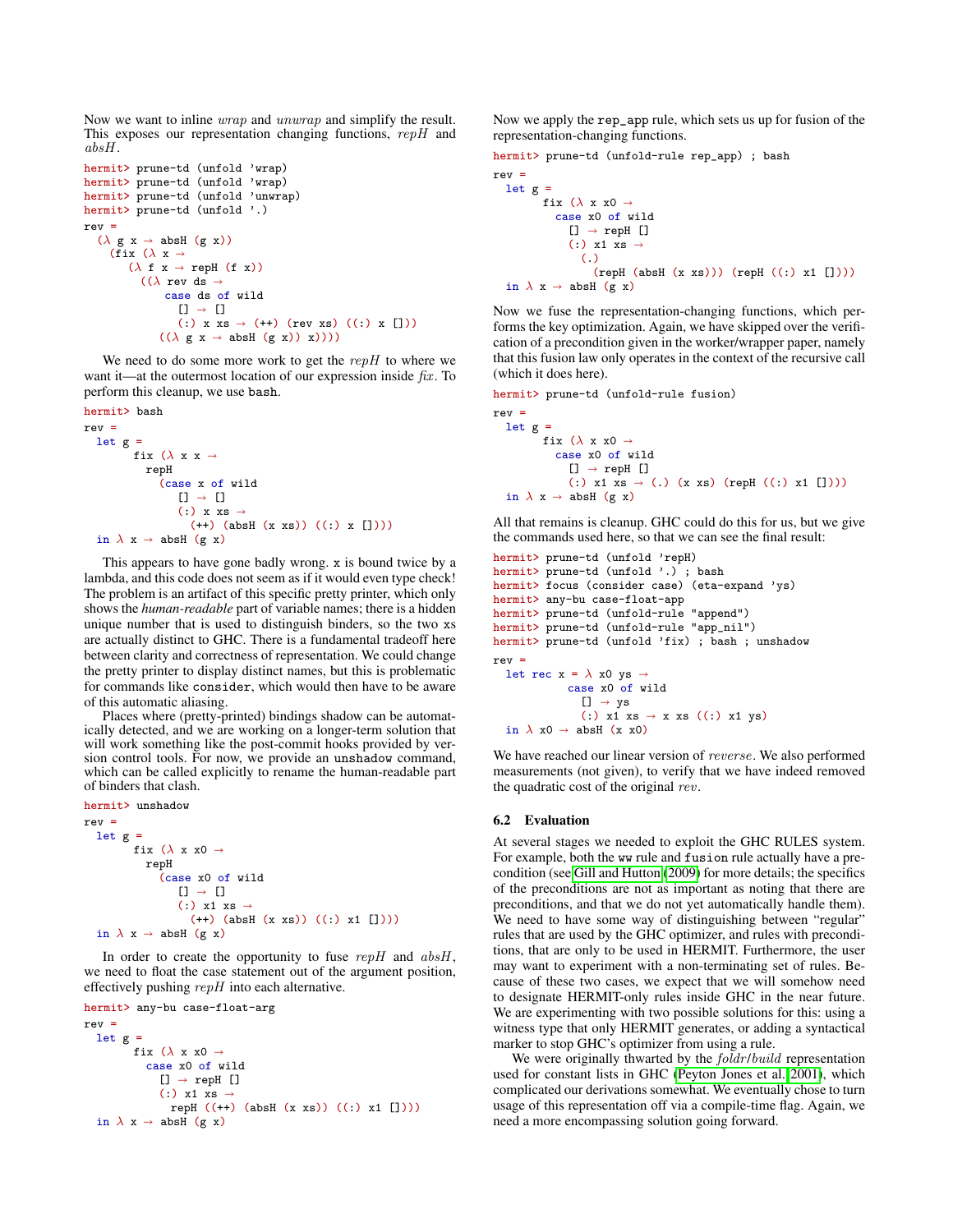Is it easier to perform equational reasoning by hand than to use HERMIT? Yes and no. Is is extremely tedious to perform rewrites at this level, even when using a tool. HERMIT takes care of the scoping issues and rule applications, but manipulating the syntax such that the rules successfully match is an acquired skill, and in part a navigational issue. On the other hand, HERMIT may prove useful when investigating why specific GHC rules are not firing, by stepping through what the expected GHC behavior is and observing optimization opportunities (though we have not yet tried this). The next step is to build meta-transformations that can automate as much of the tedium in derivations such as this as possible, while accurately managing pre-conditions.

#### 7. Related Work

There are a wide variety of approaches to formalizing program transformation, such as fold/unfold [\(Burstall and Darlington 1977\)](#page-11-33), expression procedures [\(Scherlis 1980;](#page-11-34) [Sands 1995\)](#page-11-35), the CIP system [\(Bauer et al. 1988\)](#page-11-36), and the Bird-Meertens Formalism [\(Mei](#page-11-37)[jer et al. 1991;](#page-11-37) [Bird and de Moor 1997\)](#page-11-38). These systems vary in their expressive power, often trading correctness for expressiveness. For example, fold/unfold is more expressive than expression procedures, but expression procedures ensures total correctness whereas fold/unfold allows transformations that introduce nontermination [\(Tullsen 2002\)](#page-11-39).

The most mature strategy rewrite system is Stratego [\(Braven](#page-11-24)[boer et al. 2008\)](#page-11-24), which grew out of work on a strategy language to translate RML [\(Visser et al. 1998\)](#page-11-40), and drew inspiration from ELAN (Borovanský et al. 2001). StrategyLib (Lämmel and Visser [2002\)](#page-11-25) is the system most similar to KURE, and many aspects of the KURE design were drawn from it. We overviewed Stratego in §[3](#page-2-3).1 and compared KURE and StrategyLib in §[3](#page-6-1).3. [Visser](#page-11-18) [\(2005\)](#page-11-18) surveys the strategic programming discipline.

The combinators of Ltac [\(Delahaye 2000\)](#page-11-42), the tactics language used by the proof assistant Coq (Bertot and Castéran 2004), are very reminiscent of KURE's strategic programming combinators. The key differences are that Ltac tactics operate on proof obligations rather than tree-structured data, and that they return a *set* of sub-goals. We need to investigate what ideas can be incorporated from such tactics languages as we improve HERMIT's support for equational reasoning.

It is well known that handling name bindings when working with abstract syntax is tedious and error prone. There has been a good deal of work in this area, with *Unbound* [\(Weirich et al.](#page-11-43) [2011b\)](#page-11-43), a Haskell-hosted DSL for specifying binding structure, being a recent solution. HERMIT uses congruence combinators for this task, which are a general mechanism for encapsulating the maintenance of *any* sort of contextual information, of which bindings are just one example.

The Haskell Refactorer (HaRe) [\(Brown 2008;](#page-11-12) [Li and Thompson](#page-11-13) [2008\)](#page-11-13) is a source-level refactoring tool for a superset of Haskell 98. HaRe is a GUI-based interface into Haskell syntax, with support for many built-in transformations. The principal difference, apart from the GUI, is that HaRe works directly on Haskell syntax, while HERMIT works on the lower-level Core. This decision allows HERMIT to support GHC extensions with ease, at the cost of not being able to output Haskell source code (although we could output Core).

Closely related to HERMIT is the Programming Assistant for Transforming Haskell (PATH) [\(Tullsen 2002\)](#page-11-39). Both are designed to be user directed, rather than fully automated, and are targeted at regular Haskell programmers, without advanced knowledge of language semantics and formal theorem proving tools. Again, the significant difference is the choice of target language for transformations: PATH operates on its own Haskell-like language with explicit recursion.

The Ulm Transformation System (Ultra) [\(Guttmann et al. 2003\)](#page-11-44) is very similar to PATH, although its underlying semantics are based on CIP whereas PATH develops its own formalism. A distinguishing feature of Ultra is that it operates on a subset of Haskell extended with some non-deterministic operators, thereby allowing concise non-executable specifications to be expressed and then transformed into executable programs.

HERMIT is a direct descendant of HERA [\(Gill 2006\)](#page-11-45), and the KURE design was inspired by the HERA implementation. HERA operated on Haskell syntax using Template Haskell [\(Sheard and](#page-11-46) [Peyton Jones 2002\)](#page-11-46). One (unpublished) conclusion from HERA was that meta-transformations such as the worker/wrapper transformation need typing information, such as that provided by GHC Core. This was the original motivation for choosing GHC Core as our subject language in HERMIT. As such, HERA can be considered as an early prototype of HERMIT, now completely subsumed.

#### 8. Conclusion and Future Work

HERMIT provides an API that allows transformations to be performed on Haskell programs as a novel optimization pass inside GHC. By using the shell or RESTful API, we can perform optimization surgery, and observe measurable improvements in Haskell programs. Now the real work starts. Can we use HERMIT to replay derivations between clear code and efficient implementations? What powerful meta-commands can we provide? What form should a GUI interface take to make navigation straightforward?

An important decision was to target Core and work inside GHC. Consequently, we can speed up programs in GHC-extended Haskell (not just Haskell 98 or Haskell 2010) by leveraging the GHC desugaring capabilities. However, this means we operate at the System  $F_C^{\dagger}$  level, which has two main issues: scale and explicit types. Scale we deal with by providing high-level navigation commands such as consider; explicit types we deal with by using abstraction symbols, such as  $\blacktriangle$ . A lesser issue is name-clash mirages for the pretty-printers that use truncated names, but there are several possible solutions, including a smarter pretty printer, or a set of KURE combinators that detect and rename such clashes. Still, more research into all aspects of Core presentation needs to be done. Overall, our experience is that operating on System  $F_C^{\dagger}$ directly is possible, and even enjoyable.

Our Eval tag is a very informal method of ensuring that *bash* terminates. We intend to give this a formal treatment in the fu-ture, perhaps in line with the recent work by Lämmel et al. [\(2013\)](#page-11-47). We envision a family of powerful meta-transformations that are restricted to applying rewrites that are guaranteed to terminate. Doing so will require some form of meta-transformation strategy, such as Rippling [\(Bundy et al. 2005\)](#page-11-48), to prune at each step rewrites that could lead to non-termination. These meta-commands are straying into the territory of the tactics provided by interactive proof assistants such as Coq (Bertot and Castéran 2004), and we intend to look to proof assistants for guidance in this regard.

We found the typed congruence combinators useful when structuring our code, partly because they automatically pass the correct context in the presence of scoping, which is traditionally a significant source of bugs in rewrite systems.

The unfold-rule command allows for the specification of transformations in Haskell syntax, in the user's Haskell program, via GHC RULES. We imagine library writers making extensive and ongoing use of this HERMIT command, because it allows them to try out their own rules inside HERMIT.

We have been working on HERMIT prototypes for many years, and are delighted that it is finally ready to be used as a basis for further research into the transformation of Haskell programs.